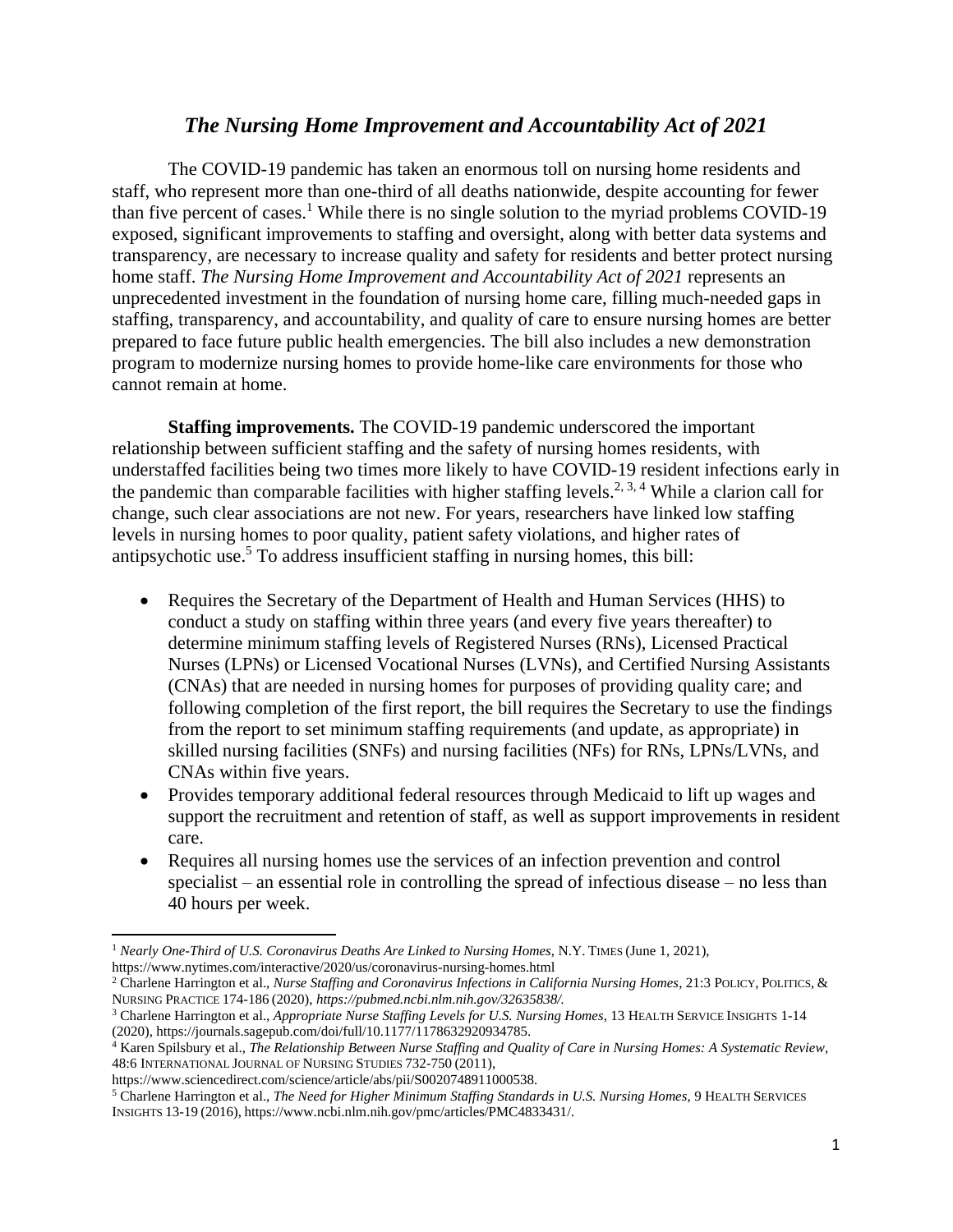- Ensures RNs are available in nursing homes 24 hours per day (currently, an RN must be present only eight hours each day).
- Gives the Secretary the authority to issue penalties to nursing homes that submit inaccurate staffing information through the Payroll Based Journal staffing database.
- Ensures *Care Compare*  the online tool residents and their families use to select a quality nursing home – reflects only staff hours devoted to direct patient care and adds weekend staffing information (in addition to the current weekday hours).

**Transparency, accountability, and quality.** Unmonitored, limited, and confusing data have made it difficult to track and improve safety in nursing homes as well as ensure Medicare and Medicaid residents receive the best possible quality of care. To address these needs, the bill:

- Improves the accuracy and reliability of nursing home data, such as the Minimum Data Set, which reflects quality information vital to the *Care Compare* website used by residents and their families to select top-quality facilities; and incentivizes accurate reporting and enhances the scope of measures available to track quality of care.
- Provides long overdue administrative funding to the Centers for Medicare & Medicaid Services (CMS) to ensure Medicare cost reports submitted by nursing homes are accurate; also requires the HHS Office of the Inspector General (OIG) to examine the relationship between costs and quality in nursing homes based on these newly reviewed data.
- Requires nursing homes to provide a surety bond of no less than \$500,000 to the Secretary of HHS to provide assurances of facility financial viability, ensuring money for patient care remains available in the case of an unexpected facility closure or for other program integrity purposes.
- Protects seniors' legal rights in nursing homes by ensuring admission to or residence in a facility is not contingent upon signing a pre-dispute binding arbitration agreement.
- Improves the nursing home survey and oversight process by requiring the Secretary to review the effectiveness of surveys and enforcement in nursing homes, including as it relates to infection control and emergency preparedness; and provides enhanced funding to state agencies to improve oversight processes and hire, train, and retain surveyors.
- Expands the Special Focus Facility (SFF) program that provides additional oversight to low-performing SNFs or NFs to no fewer than five percent of the lowest rated facilities and establishes a consultation and education program to support these facilities in compliance and quality improvement efforts.

**Physical and cultural change.** For individuals who need nursing home care, there are often no options beyond institutional facilities that better resemble hospitals than they do homes. Existing evidence of small facilities that try to meet changing patient preferences is positive and demonstrated success in managing the COVID-19 pandemic, making it an appealing model that nursing home experts have been looking to as a way to improve quality.<sup>6,7</sup> This legislation takes

 $\overline{a}$ <sup>6</sup> Lauren W. Cohen et al., *The Green House Model of Nursing Home Care in Design and Implementation*, 51:S1 HEALTH SERVICES RESEARCH 352-377 (2015), https://www.ncbi.nlm.nih.gov/pmc/articles/PMC5338211/.

<sup>7</sup> Rob Waters, The Big Idea Behind A New Model Of Small Nursing Homes, 40:3 HEALTH AFFAIRS (2021), https://www.healthaffairs.org/doi/10.1377/hlthaff.2021.00081.